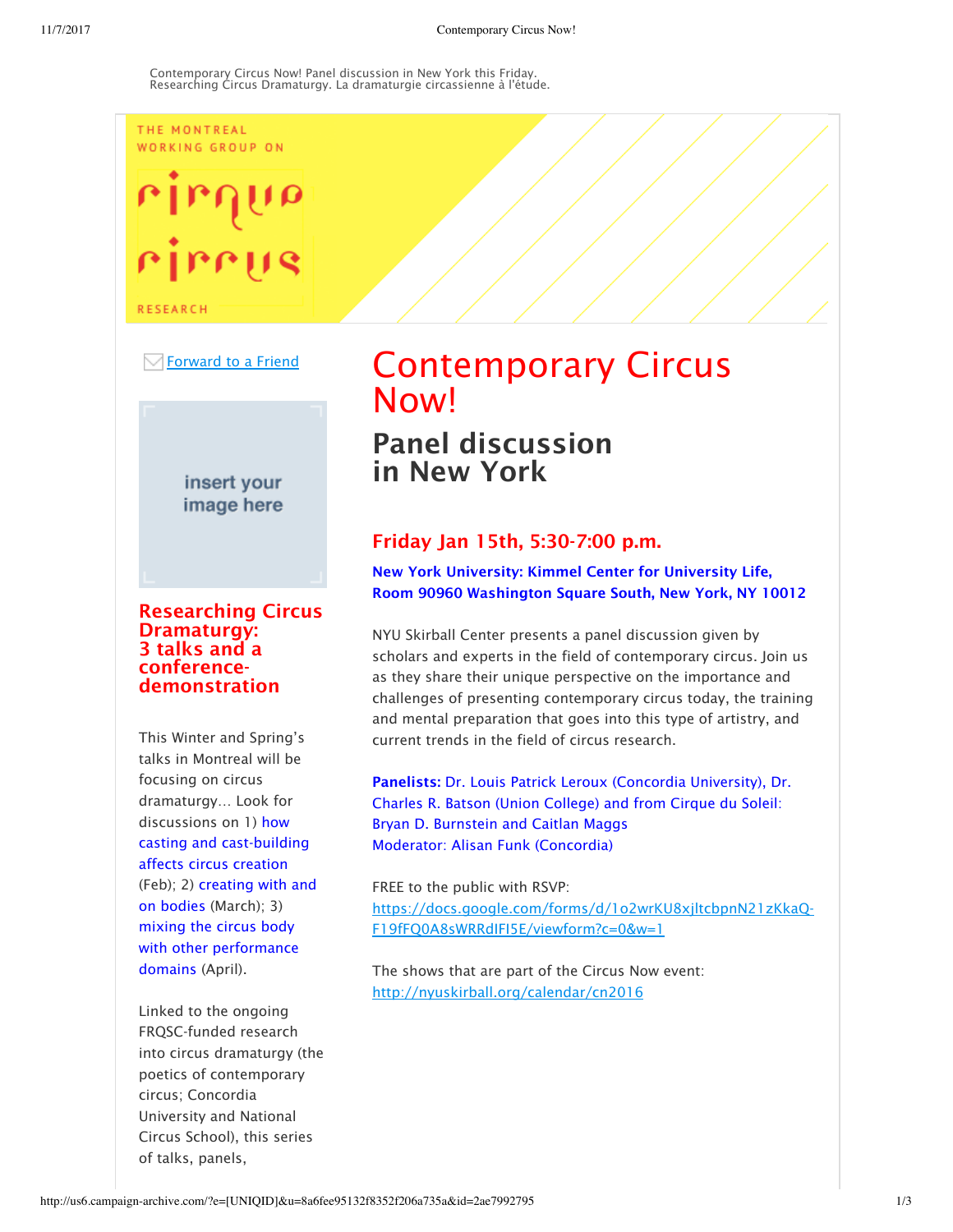conversations will lead to a conference-demonstration in early July where the initial results of the ongoing research will be shared.

Exact dates and lineup will be confirmed shortly!

insert your image here

# Circus & its Others

Thanks to everyone who contributed a proposal or who disseminated the call. The response, was astounding. We received a great number of proposals from almost every continent. The full conference program will follow in the winter. The event will occur during Montréal Complètement Cirque festival in Montreal, in July. More details will follow, but book your dates now for the festival.

# insert your image here

## La dramaturgie circassienne à l'étude: trois tables rondes et une conférencedémonstration

Le group de recherche revient à Montréal cet hiver et ce printemps avec une série de tables rondes et de conférences sur des questions relatives à la dramaturgie du cirque: 1) comment l'emploi et le casting affectent l'acte de création (février), 2) créer avec et sur les corps (mars), 3) le corps circassien confronté aux autres genres et autres modes spectaculaires (avril).

Des artistes et des chercheurs seront invités à partager leurs expériences et leurs expertises dans le cadre de cette série qui s'inscrit, d'ailleurs, dans le cadre d'une recherche subventionnée par le FQRSC, soit "La poétique du cirque contemporain (dramaturgies et grammaires d'une écriture en mouvement" (Université Concordia et École nationale de cirque de Montréal).

La série se terminera cette année avec une conférence-